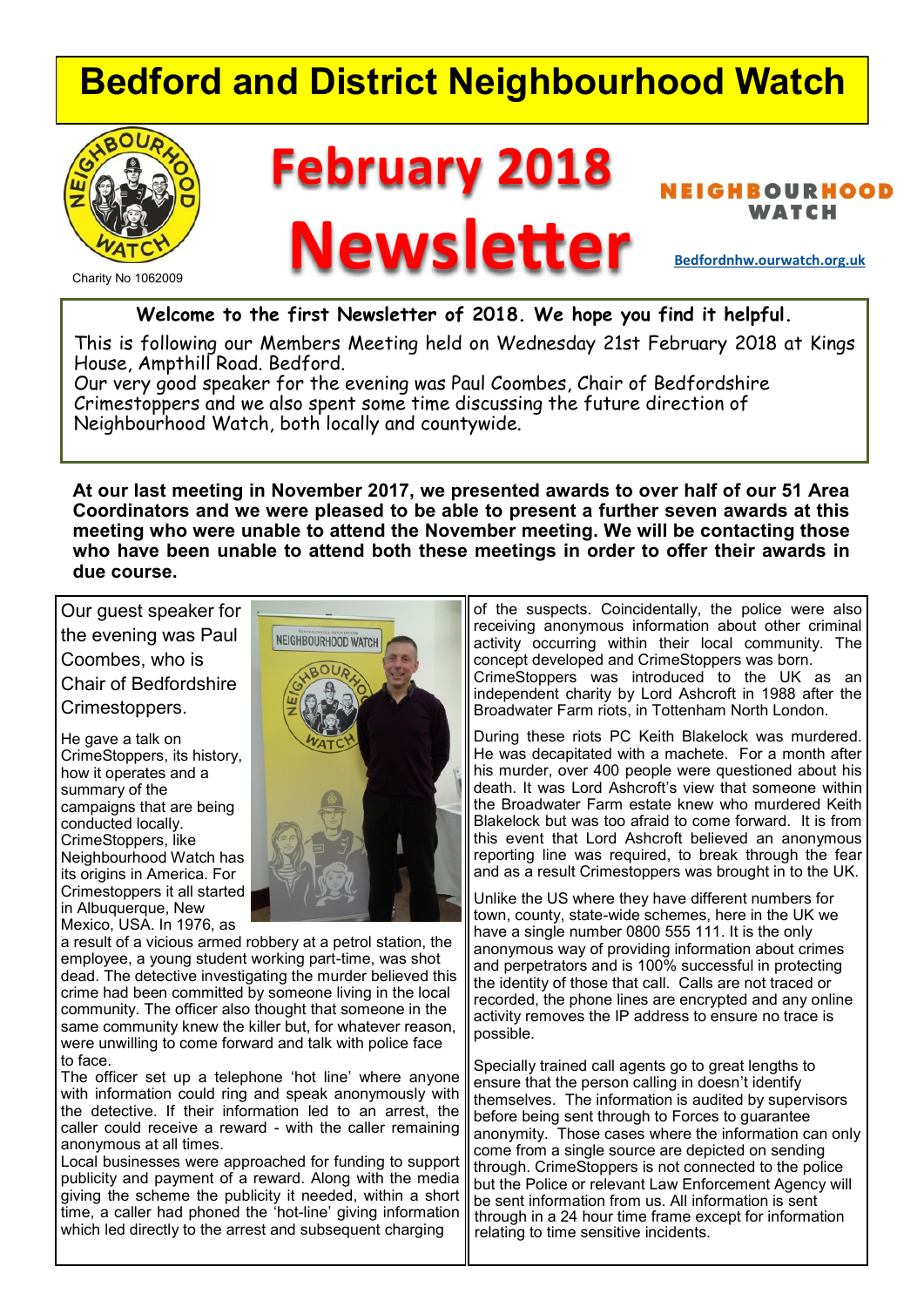This is a service that is available to everyone. CrimeStoppers is able to translate documents or phone calls in up to 149 languages and this continue to expand. Contact to CrimeStoppers is also available to those in prison.

A vital part of our charity is the number of volunteers and committees we have. They support their Communities and tackle their concerns by delivering local campaigns. The volunteers represent their communities and the partner police force areas. The committees also fundraise, to not only enable the campaigns to take place, but to also facilitate awareness events.

The campaigns in Bedfordshire are currently under review for 2018 – 2019 but the campaigns for the previous year have included domestic violence and abuse, modern day slavery, child sexual exploitation, burglary and knife and weapon crime. It is likely that some of these will be repeated during the next year.

CrimeStoppers is aimed at anyone and everyone but can include people who are prepared to get involved but not to the extent of giving a witness statement, perhaps they are frightened because they fear retribution from the subject or associates, they are giving information about a relative or close friend or they may even be a criminal **t**hemselves.

CrimeStoppers will also do appeals for people wanted in connection with crimes and will offer enhanced rewards for information that leads to the arrest and conviction of a perpetrator of crime. We also have a Most Wanted facility which has proved very successful and persons that are of interest for your area can be viewed on the CrimeStoppers website along with current campaigns.

Rewards are available for information given, although, they are rarely requested. The process of giving a reward to someone has been carefully developed in order to ensure that anonymity remains.

It is difficult to give specific results to show the success of CrimeStoppers because this would impact on the anonymity of the person giving information. I can however tell you that in 2016 / 2017 we heard from over 4000,000 people and this resulted in 17,573 crimes either solved or prevented. This information included 1,892 violent crimes including murder, 1,499 burglaries, robberies and thefts and 410 sexual abuse cases and rapes.

Further information on CrimeStoppers can be obtained at www.crimestopprs-uk.org a National website with a link to a secure form to give information online, www.crimestoppers-uk.org/bedfordshire for local pages, www.crimestoppers-uk.org/most-wanted for the Most Wanted page and there is also a twitter and facebook page. As members of the Neighbourhood Watch the more people that are aware of this service and the number 0800 555 111 the better. Information will always be passed to the relevant Police Force or Law Enforcement Agency however they will clearly act on information which is a priority to them. That is why the campaigns are important as they always align themselves with local policing priorities.

### **NEWS**

At one of the partnership meetings we attended, the problems of under reporting was discussed. The feeling was that incidences of crime or intelligence were not being fully reported, perhaps because of being unaware of how to report.

So we have been asked to pass on, through our members, the following pieces of information.

**The first two options are familiar to us: i.e.:** 101 for non-urgent calls and 999 for emergency calls. You should call 101 to report crime and other concerns that do not require an emergency response. **For example, if:**

Your car has been stolen,

Your property has been damaged,

You suspect drug use or dealing in your neighbourhood

**Or to:**

Give the police information about crime in your area

Speak to the police about a general enquiry

#### **You should always call 999 when it is an emergency, such as**

when a crime is in progress,.

Someone suspected of a crime is nearby.

When there is danger to life or when violence is being used or threatened.

At our last meeting in November 2017, we introduced a third option and we have been asked by Community Safety to promote this option, perhaps where the preference would be to write down rather than speak what you want to say or pass on.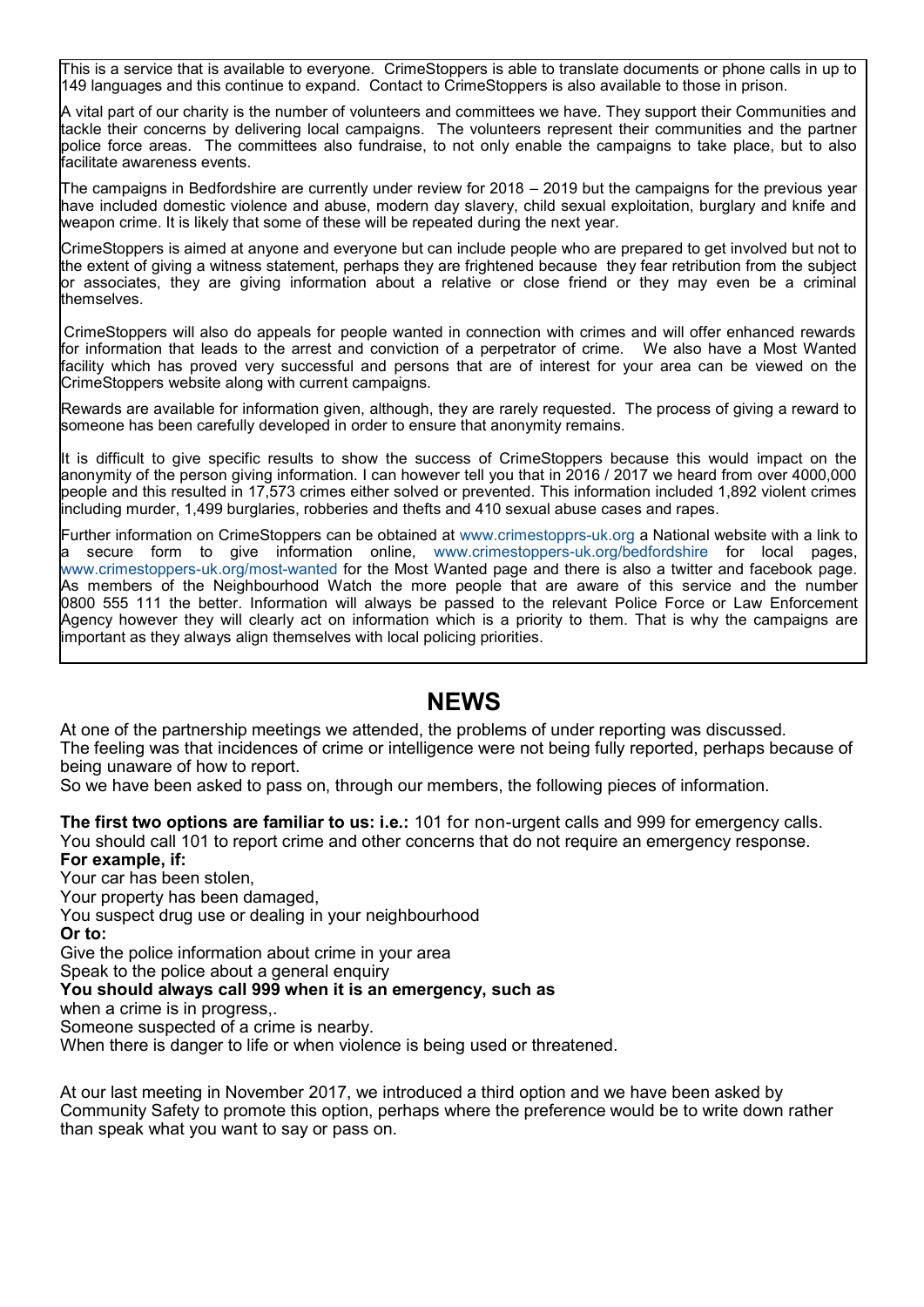

# **Rough Sleepers:**

If you visit Bedford Town regularly, you may have seen an increase in rough sleepers.

In response to this, Bedford Borough Council has received funding to introduce a programme that is designed to help people who find themselves in this situation.

You will soon see posters like this asking for the general public to be aware.

The emphasis is to 'give a hand up rather than a hand out.' Anyone wishing to give to local charities that are supporting the homeless,

or refer a homeless person for assistance, can do so via these websites.